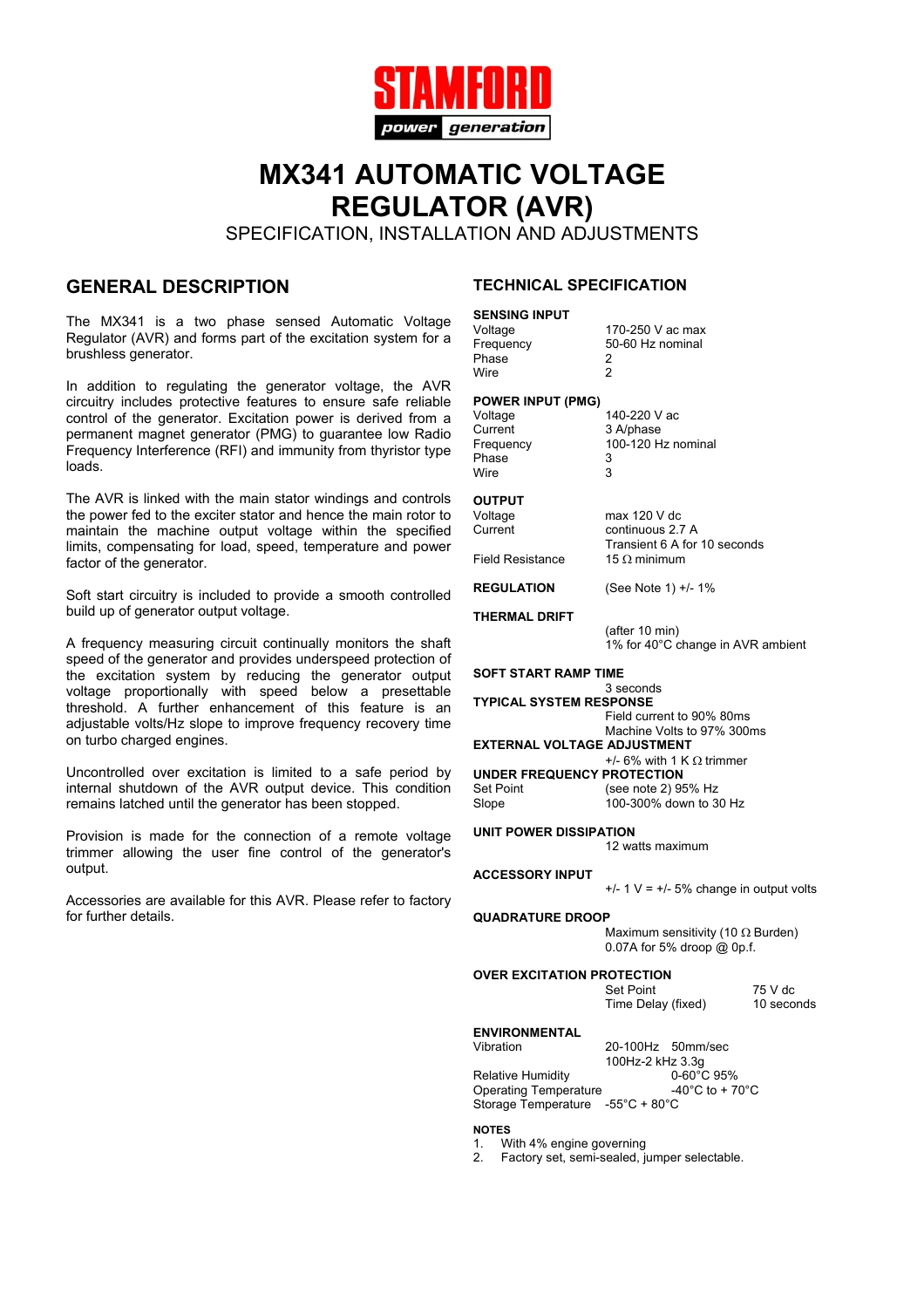### **DESIGN DETAILS**



The main functions of the AVR are:

**Sensing Resistors** take a proportion of the generator output voltage and attenuate it. This input chain of resistors includes the range potentiometer and hand trimmer which adjust the generator voltage. An isolating transformer is included to allow connection to windings of different polarity and phase. An operational precision rectifier converts the ac sensing voltage into dc for further processing.

**Quadrature droop circuit** converts the current input into a voltage which is phase mixed with the sensing voltage. The result is a net increase in the output from the sensing network as the power factor lags, causing the reduction in excitation needed for reactive load sharing of paralleled generators.

A trimmer allows control over the amount of droop signal.

**Offset Control** provides an interface between the AVR and accessories.

**Power Supply** components consist of zener diodes, dropper resistors and smoothing to provide the required voltages for the integrated circuits.

**Precision voltage reference** is a highly stable temperature compensated zener diode for dc comparison.

**Soft Start circuit** overrides the precision voltage reference during run-up to provide a linear rising voltage.

**Main Comparator/Amplifier** compares the sensing voltage to the reference voltage and amplifies the difference (error) to provide a controlling signal for the power device.

**Stability circuit** provides adjustable negative ac feedback to ensure good steady state and transient performance of the control system.

**Power Control Driver** controls the conduction period of the output device. This is achieved by pedestal and ramp control followed by a level detector and driver stage.

**Power Control devices and rectifier** vary the amount of exciter field current in response to the error signals produced by the main comparator.

**Synchronising circuit** provides a short pulse near the zero point of one of the phases on the PMG and is used to synchronise the Under Frequency Roll Off (UFRO) and power control circuits to the generator cycle period.

**UFRO** circuit measures the period of each electrical cycle and reduces the reference voltage linearly with speed below a presettable threshold. A light emitting diode (LED) gives indication of underspeed.

**Engine Relief** (load acceptance) circuit causes greater voltage roll off (makes the volts/Hz slope steeper) to aid engine speed recovery after application of a "block" load.

**Overload detector** continuously monitors the level of excitation and provides signals to shut down the output device if overloads last more than ten seconds. An overload condition produces a latched fault requiring the generator to be stopped for reset.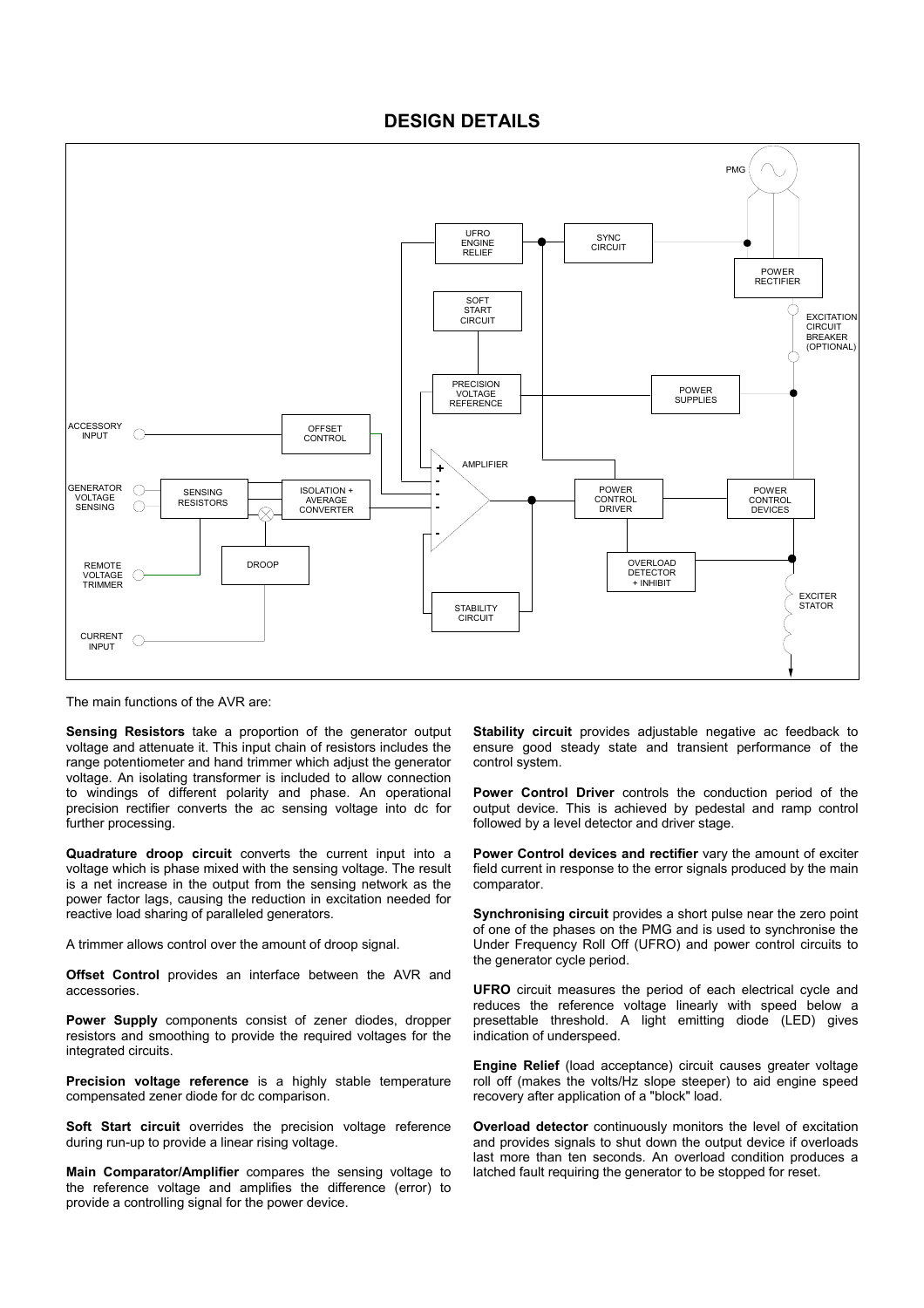### **FITTING AND OPERATING**



| <b>SUMMARY OF AVR CONTROLS</b> |                                                   |                                                 |  |
|--------------------------------|---------------------------------------------------|-------------------------------------------------|--|
| <b>CONTROL</b>                 | <b>FUNCTION</b>                                   | <b>DIRECTION</b>                                |  |
| <b>VOLTS</b>                   | TO ADJUST GENERATOR OUTPUT VOLTAGE                | CLOCKWISE INCREASES OUTPUT VOLTAGE              |  |
| <b>STABILITY</b>               | TO PREVENT VOLTAGE HUNTING                        | CLOCKWISE INCREASES STABILITY OR DAMPING EFFECT |  |
| <b>UFRO</b>                    | TO SET UNDER FREQUENCY ROLL OFF KNEE POINT        | CLOCKWISE REDUCES THE KNEEPOINT FREQUENCY       |  |
| <b>DROOP</b>                   | TO SET GENERATOR OR DROOP TO 5% AT FULL LOAD 0 PF | CLOCKWISE INCREASES THE DROOP                   |  |
| <b>V/TRIM</b>                  | TO MATCH AVR INPUT TO ACCESSORY OUTPUT            | CW. ALLOWS THE ACCESSORY MORE CONTROL OVER AVR  |  |
| <b>EXC TRIP</b>                | TO SET THE OVEREXCITATION CUT OFF LEVEL           | CLOCKWISE INCREASES THE CUT OFF LEVEL           |  |
| <b>DIP</b>                     | TO SET THE INITIAL FREQUENCY RELATED VOLTAGE DIP  | CLOCKWISE INCREASES THE VOLTAGE DIP             |  |

The AVR is fully encapsulated to ensure long trouble-free operation. It is usually fitted on a panel of the terminal box. It can also be separately fitted in a switchboard.

### **ADJUSTMENT OF AVR CONTROLS**

### **VOLTAGE ADJUSTMENT**

The generator output voltage is set at the factory, but can be altered by careful adjustment of the volts control on the AVR board, or by the external hand trimmer if fitted. Terminals 1 & 2 on the auxiliary terminal block in the generator terminal box will be fitted with a shorting link if no hand trimmer is required.



If a replacement AVR has been fitted or re-setting of the VOLTS adjustment is required, proceed as follows:-

1) Before running generator, turn VOLTS control fully anticlockwise.

- 2) Turn remote volts trimmer (if fitted) to midway position.
- 3) Turn STABILITY control to midway position.
- 4) Connect a suitable voltmeter (0-300V ac) across line to neutral of the generator.
- 5) Start generator set, and run on no load at nominal frequency e.g. 50-53Hz or 60-63Hz.
- 6) If the red Light Emitting Diode (LED) is illuminated, refer to the Under Frequency Roll Off (UFRO) adjustment.
- 7) Carefully turn VOLTS control clockwise until rated voltage is reached.
- 8) If instability is present at rated voltage, refer to stability adjustment, then re-adjust voltage if necessary.
- 9) Voltage adjustment is now completed.